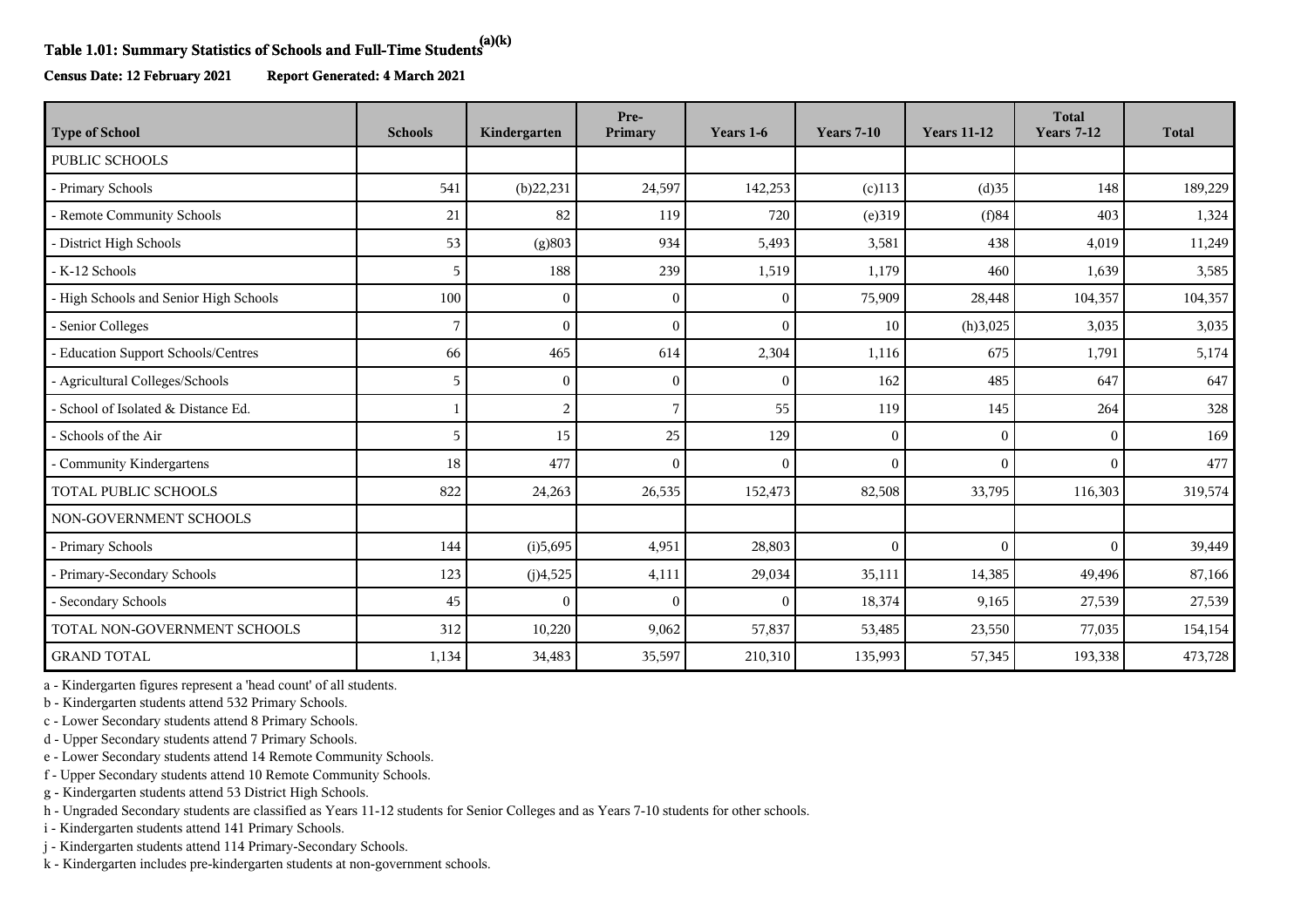## **Table 1.01: Summary Statistics of Metropolitan Schools and Full-Time Students(a)(k)**

**Census Date: 12 February 2021 Report Generated: 4 March 2021**

| <b>Type of School</b>                  | <b>Schools</b> | Kindergarten | Pre-<br>Primary | Years 1-6    | <b>Years 7-10</b> | <b>Years 11-12</b> | <b>Total</b><br><b>Years 7-12</b> | <b>Total</b> |
|----------------------------------------|----------------|--------------|-----------------|--------------|-------------------|--------------------|-----------------------------------|--------------|
| <b>PUBLIC SCHOOLS</b>                  |                |              |                 |              |                   |                    |                                   |              |
| - Primary Schools                      | 360            | $(b)$ 18,257 | 20,115          | 115,392      | (c)0              | (d)0               | $\Omega$                          | 153,764      |
| - District High Schools                | 2              | (g)102       | 116             | 649          | 712               | $\overline{0}$     | 712                               | 1,579        |
| - K-12 Schools                         |                | 35           | 79              | 417          | 323               | 141                | 464                               | 995          |
| - High Schools and Senior High Schools | 72             | $\theta$     | $\theta$        | $\mathbf{0}$ | 60,873            | 23,326             | 84,199                            | 84,199       |
| - Senior Colleges                      | 5              | $\Omega$     | $\Omega$        | $\Omega$     | 10                | (h)2,119           | 2,129                             | 2,129        |
| - Education Support Schools/Centres    | 53             | 441          | 583             | 2,128        | 918               | 562                | 1,480                             | 4,632        |
| - School of Isolated & Distance Ed.    |                | 2            |                 | 55           | 119               | 145                | 264                               | 328          |
| Community Kindergartens                | 15             | 358          | $\Omega$        | $\theta$     | 0                 | $\Omega$           | $\Omega$                          | 358          |
| TOTAL PUBLIC SCHOOLS                   | 509            | 19,195       | 20,900          | 118,641      | 62,955            | 26,293             | 89,248                            | 247,984      |
| NON-GOVERNMENT SCHOOLS                 |                |              |                 |              |                   |                    |                                   |              |
| - Primary Schools                      | 98             | (i)4,623     | 3,988           | 23,037       | $\Omega$          | $\mathbf{0}$       | $\Omega$                          | 31,648       |
| - Primary-Secondary Schools            | 85             | (j)3,770     | 3,361           | 24,022       | 30,356            | 12,918             | 43,274                            | 74,427       |
| - Secondary Schools                    | 32             | $\Omega$     | $\theta$        | $\theta$     | 15,110            | 7,909              | 23,019                            | 23,019       |
| TOTAL NON-GOVERNMENT SCHOOLS           | 215            | 8,393        | 7,349           | 47,059       | 45,466            | 20,827             | 66,293                            | 129,094      |
| <b>GRAND TOTAL</b>                     | 724            | 27,588       | 28,249          | 165,700      | 108,421           | 47,120             | 155,541                           | 377,078      |

a - Kindergarten figures represent a 'head count' of all students.

b - Kindergarten students attend 358 Primary Schools.

c - Lower Secondary students attend 0 Primary Schools.

d - Upper Secondary students attend 0 Primary Schools.

e - Lower Secondary students attend 0 Remote Community Schools.

f - Upper Secondary students attend 0 Remote Community Schools.

g - Kindergarten students attend 2 District High Schools.

h - Ungraded Secondary students are classified as Years 11-12 students for Senior Colleges and as Years 7-10 students for other schools.

i - Kindergarten students attend 96 Primary Schools.

j - Kindergarten students attend 79 Primary-Secondary Schools.

k - Kindergarten includes pre-kindergarten students at non-government schools.